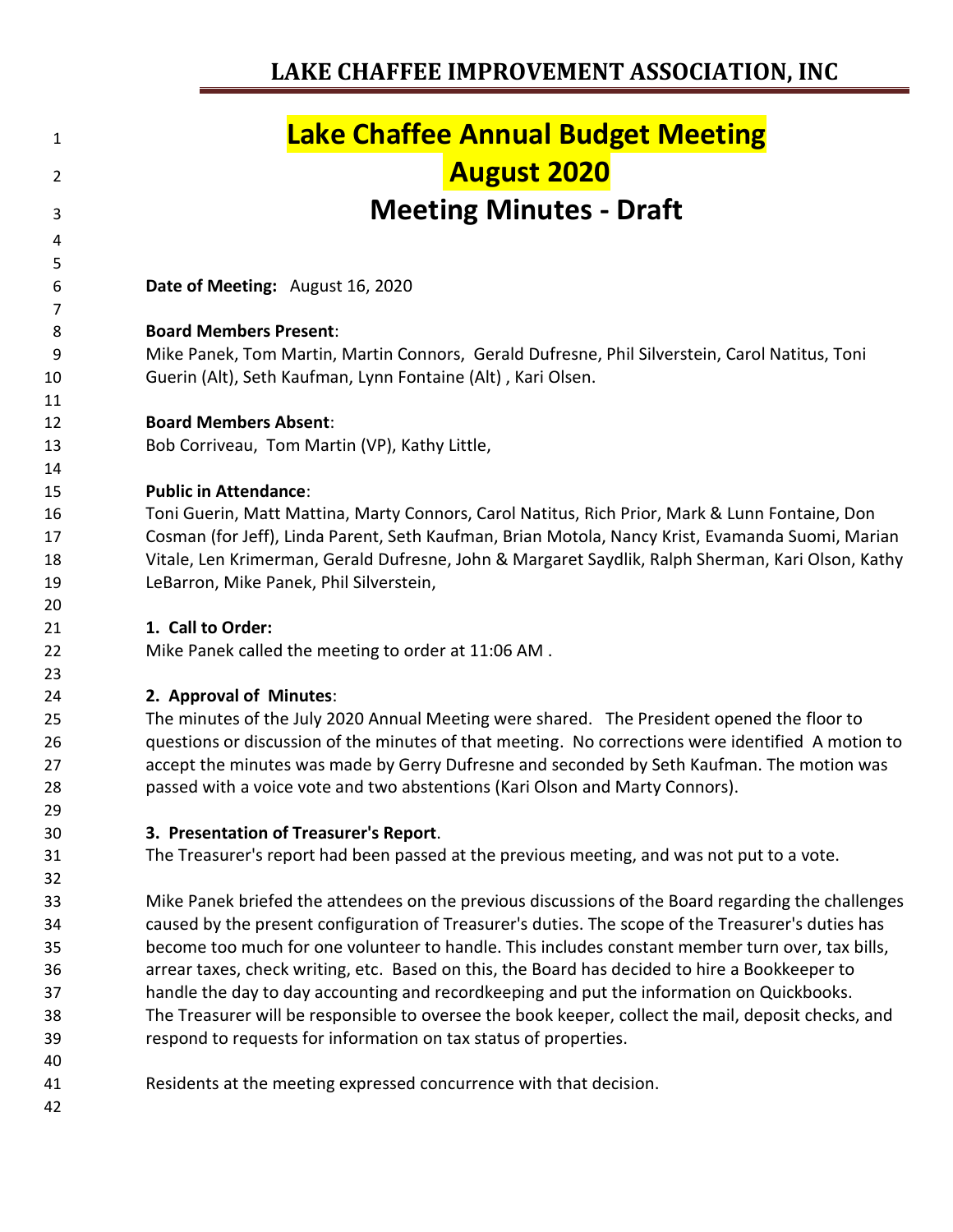| 43 |                                                                                                   |  |  |  |  |
|----|---------------------------------------------------------------------------------------------------|--|--|--|--|
| 44 | 4. Presentation of the Budget                                                                     |  |  |  |  |
| 45 | Mike went on to introduce line by line Budget for the upcoming year.                              |  |  |  |  |
| 46 |                                                                                                   |  |  |  |  |
| 47 | 5. Voting on the Tax Rate                                                                         |  |  |  |  |
| 48 | After explaining the proposed Budget for the upcoming year, Mike Panek proposed that the tax rate |  |  |  |  |
| 49 | be set at \$212.00 for the upcoming year. There was a brief discussion, followed by a voice vote  |  |  |  |  |
| 50 | which was unanimously in support of that tax rate. There being no nay votes, the tax rate was     |  |  |  |  |
| 51 | passed by voice vote.                                                                             |  |  |  |  |
| 52 |                                                                                                   |  |  |  |  |
| 53 | 6. Voting on the Budget                                                                           |  |  |  |  |
| 54 |                                                                                                   |  |  |  |  |
| 55 | There being no questions, a motion was made by Gerry Dufresne to accept the budget. It was        |  |  |  |  |
| 56 | seconded by Don Cosmon, and passed unanimously by voice vote.                                     |  |  |  |  |
| 57 |                                                                                                   |  |  |  |  |
| 58 | 7. Chairperson's Reports:                                                                         |  |  |  |  |
| 59 |                                                                                                   |  |  |  |  |
| 60 | a. Boat Launch and Boat Dock: Gerry had been maintaining the property with mowing and tree        |  |  |  |  |
| 61 | cutting. He informed the attendees that the Association was planning to build a replacement for   |  |  |  |  |
| 62 | the boat dock on the north end of the Lake.                                                       |  |  |  |  |
| 63 |                                                                                                   |  |  |  |  |
| 64 | b. Constable:                                                                                     |  |  |  |  |
| 65 | Things have been fairly quiet with the exception of one auto break-in on Lakeview Drive, in       |  |  |  |  |
| 66 | which coins and small items were taken. Residents were advised to be alert to the security        |  |  |  |  |
| 67 | of their vehicles.                                                                                |  |  |  |  |
| 68 |                                                                                                   |  |  |  |  |
| 69 | c. Beaches - Main & Mothers: Chair person was not present. Mike Panek reported:                   |  |  |  |  |
| 70 | Portapotties have not been rented due to Covid-19.<br>$\bullet$                                   |  |  |  |  |
| 71 | The large gate at Main Beach has been locked to prevent motorcycles from parking inside           |  |  |  |  |
| 72 | the gate.                                                                                         |  |  |  |  |
| 73 | There was a complaint from multiple attendees regarding leaves and rocks in the water. The        |  |  |  |  |
| 74 | idea for a work party to clean up the beach was introduced and discussed but not voted on         |  |  |  |  |
| 75 | at this time.                                                                                     |  |  |  |  |
| 76 |                                                                                                   |  |  |  |  |
| 77 | d. Dam: Chairperson informed the attendees that the Emergency Action Plan has been finalized.     |  |  |  |  |
| 78 | The care of the dam and swale must be treated by the association as an ongoing                    |  |  |  |  |
| 79 | maintenance requirement. There are several trees that must be taken down, stumps must             |  |  |  |  |
| 80 | be removed, and on-going steps taken to remove vegetation.                                        |  |  |  |  |
| 81 | It is also necessary to put up No Trespassing signage to prevent residents and non-residents      |  |  |  |  |
| 82 | alike from treating it as public property.                                                        |  |  |  |  |
| 83 |                                                                                                   |  |  |  |  |
| 84 | e. Environmental Chairperson                                                                      |  |  |  |  |
| 85 | The July water test was good                                                                      |  |  |  |  |
| 86 | Due to the extended dry spell, the lake is down by 6 to 8 inches.<br>$\bullet$                    |  |  |  |  |
| 87 | The weed problem is being exacerbated by the low water level.                                     |  |  |  |  |
|    |                                                                                                   |  |  |  |  |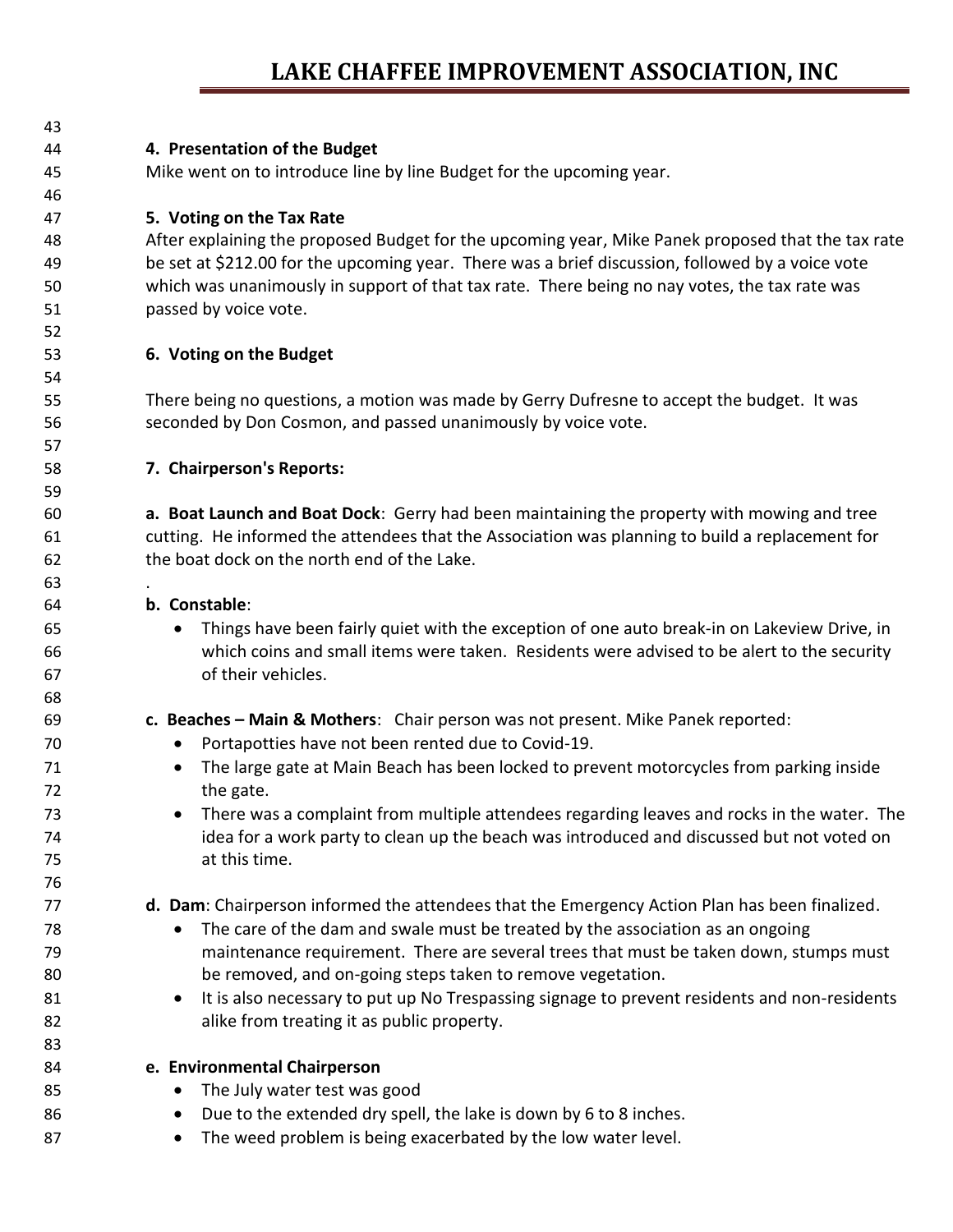| 88  | August water testing will be within the next week, weather permitting.                                   |
|-----|----------------------------------------------------------------------------------------------------------|
| 89  |                                                                                                          |
| 90  | f. Roads: Mike told the attendees that he is the de facto chair of the roads.                            |
| 91  | Mike is putting together a map for Hipski showing where grading is needed.                               |
| 92  | He acknowledged the pot hole on Pine Hill, but explained that for some unknown reason,<br>$\bullet$      |
| 93  | black-top paving material has become scarce.                                                             |
| 94  |                                                                                                          |
| 95  | g. Fund Raising:                                                                                         |
| 96  | Fund-raising has been disappointing because of the restrictions required by the Covid-19<br>$\bullet$    |
| 97  | pandemic.                                                                                                |
| 98  |                                                                                                          |
| 99  | h. Tax Collection:                                                                                       |
| 100 | \$7845.00 in back taxes have been collected in recent months.<br>$\bullet$                               |
| 101 |                                                                                                          |
| 102 | i. Hall:                                                                                                 |
| 103 | The chairperson was not present, subsequently there was no report.                                       |
| 104 | A question was raised by an attendee about Hall rental, and Mike explained that due to                   |
| 105 | Covid-19, there is a moratorium on Hall rental, but that will change as soon as circumstances            |
| 106 | allow.                                                                                                   |
| 107 |                                                                                                          |
| 108 | j. Website:                                                                                              |
| 109 | No report.<br>$\bullet$                                                                                  |
| 110 | The website continues to be up and running; postings of Association business continue to be<br>$\bullet$ |
| 111 | made.                                                                                                    |
| 112 | Ralph Sherman has taken on an oversight role.<br>$\bullet$                                               |
| 113 |                                                                                                          |
| 114 | 8. Old Business:                                                                                         |
| 115 | Mike talked to Smitty regarding the sale of proprietary merchandise. He was agreeable and                |
| 116 | will not use the Lake Chaffee name without permission.                                                   |
| 117 |                                                                                                          |
| 118 | 9. Public Comments                                                                                       |
| 119 | A resident expressed appreciation of the new time for the Annual Meetings (11:00 AM on                   |
| 120 | Sundays) because it allows them to attend more conveniently.                                             |
| 121 |                                                                                                          |
| 122 | 10. New Business:                                                                                        |
| 123 | The dock at the north end of the lake was replaced by work party of nine residents in one<br>٠           |
| 124 | Saturday morning.                                                                                        |
| 125 | After the successful replacement of the dock at the north end of the Lake, the Association<br>$\bullet$  |
| 126 | will be having another work party to replace the dock at the Boat Launch area. Time/date is              |
| 127 | August 22, at 8:00 AM.                                                                                   |
| 128 |                                                                                                          |
| 129 | 11 Vote on lowering the lake:                                                                            |
| 130 | A vote was conducted on the following motion from Marty Connors, seconded by Toni                        |
| 131 | Guerin: "Yes, the Association should lower the lake this year". The outcome was in favor of              |
| 132 | lowering the lake:                                                                                       |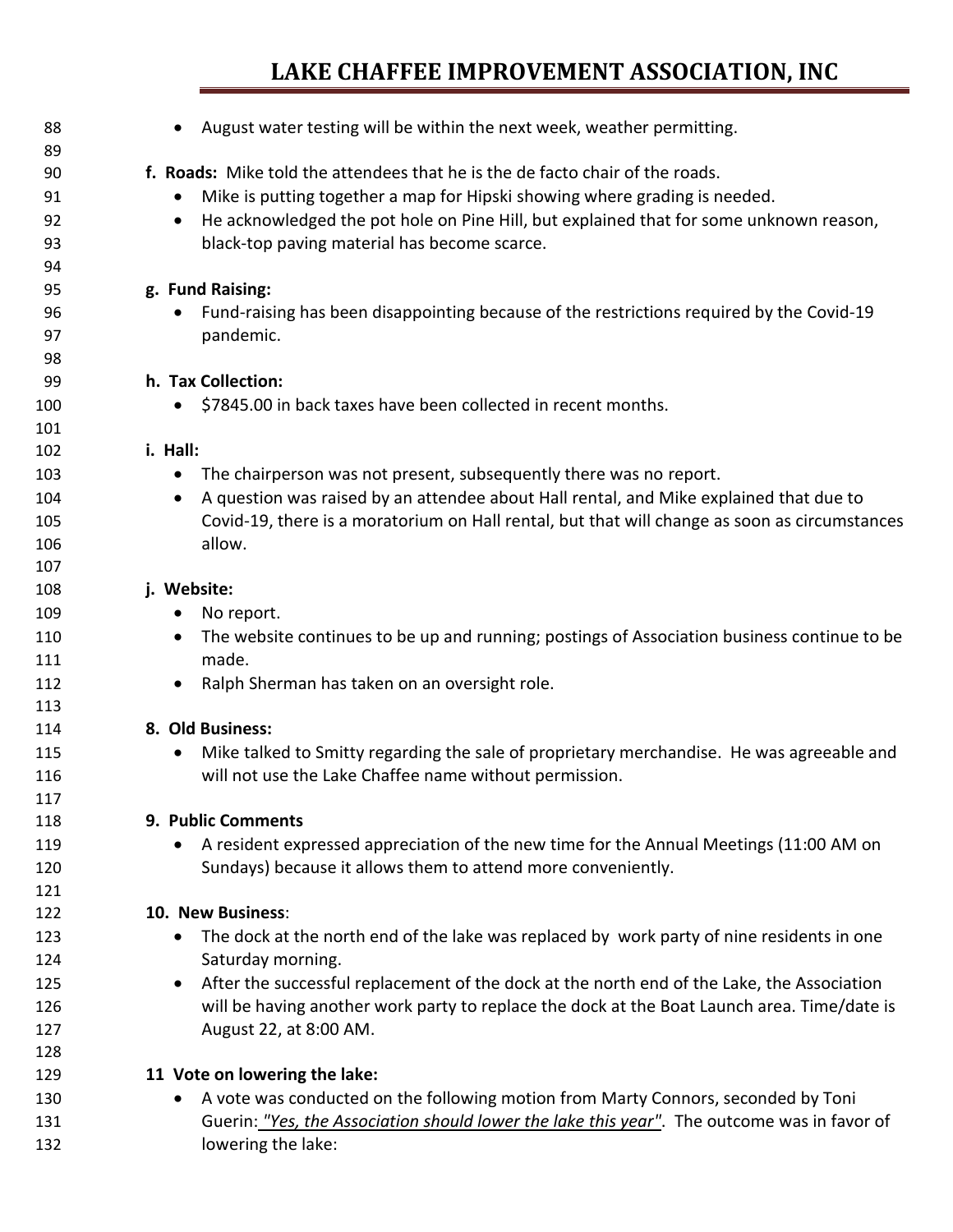| 133<br>134 | 16 in favor (Matt Mattina, Marty Connors, Carol Natitus, Rich Prior, Donn Cosman,<br>$\circ$<br>Linda Parent, Brian Motola, Nancy Krist, Evamanda Suomi, Marian Vitale, Gerry |
|------------|-------------------------------------------------------------------------------------------------------------------------------------------------------------------------------|
| 135        | Dufresne (x2), Ralph Sherman, Kari Olsen (x2), Kathy LaBarron,                                                                                                                |
| 136        | ○ 4 against (Mark/Lynn Fontaine, Seth Kaufman, John/Margaret Saydlik, Phil                                                                                                    |
| 137        | Silverstein)                                                                                                                                                                  |
| 138        | <b>3</b> Abstentions (Toni Guerin, Mike Panek (2)<br>$\circ$                                                                                                                  |
| 139        | Mike Panek said that a date would be scheduled and a work party organized to lower the<br>$\bullet$                                                                           |
| 140        | lake.                                                                                                                                                                         |
| 141        | Marty Connors agreed to investigate if the Town of Ashford might help with starting the<br>$\bullet$                                                                          |
| 142        | siphon.                                                                                                                                                                       |
| 143        |                                                                                                                                                                               |
| 144        | 12. Adjournment:                                                                                                                                                              |
| 145        | Gerry Dufresne moved for adjournment at 12:32, seconded by Kari Olsen, approved<br>$\bullet$                                                                                  |
| 146        | unanimously by a voice vote.                                                                                                                                                  |
| 147        |                                                                                                                                                                               |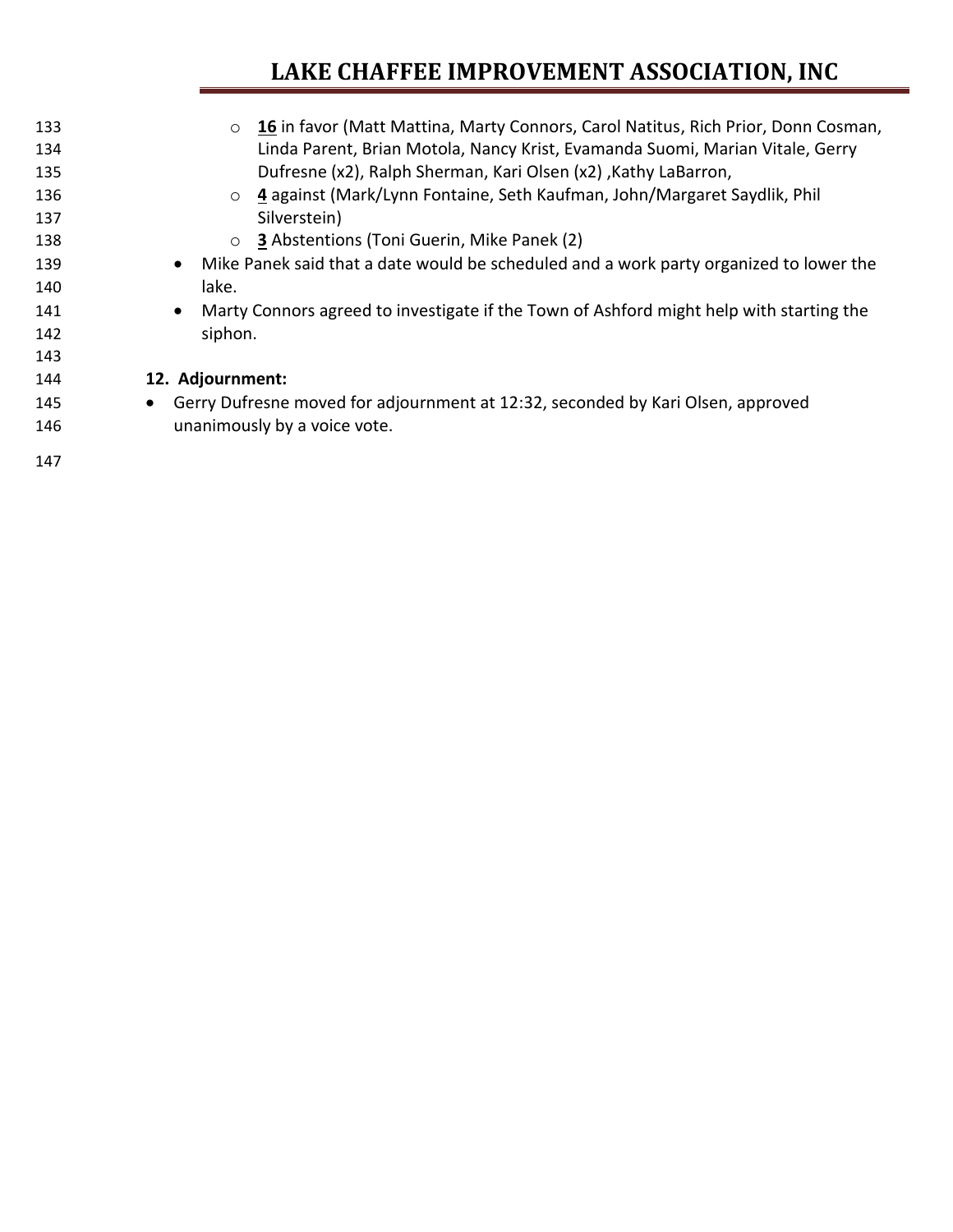| <b>LCIA PROPOSED</b><br><b>BUDGET</b> |               |               |                                  |
|---------------------------------------|---------------|---------------|----------------------------------|
|                                       | <b>BUDGET</b> | <b>ACTUAL</b> | <b>PROPOSED</b><br><b>BUDGET</b> |
| <b>INCOME</b>                         | 2019/2020     |               | 2020/2021                        |
| <b>TAXES</b>                          | \$50,264.00   | \$35,452.11   | \$51,728.00                      |
| PAST DUE TAXES                        | \$3,000.00    | \$7,845.96    | \$4,000.00                       |
| <b>DONATIONS</b>                      |               | \$2,023.18    |                                  |
| <b>RENT</b>                           |               | \$525.00      |                                  |
| <b>FUND RAISING</b>                   | \$2,500.00    | \$784.00      | \$2,500.00                       |
| <b>WEBSITE / NEWSLETTER</b>           |               |               |                                  |
| <b>INTEREST</b>                       |               | \$30.52       |                                  |
| <b>OTHER</b>                          |               | \$25.00       |                                  |
|                                       |               |               |                                  |
| <b>TOTAL</b>                          | \$55,764.00   | \$46,685.77   | \$58,228.00                      |
| <b>EXPENSE</b>                        |               |               |                                  |
| <b>HALL MAINTENANCE</b>               | \$1,500.00    | \$350.00      | \$1,000.00                       |
| <b>HALL UTILITIES</b>                 | \$2,250.00    | \$2,449.13    | \$2,400.00                       |
| <b>OFFICE EXPENSE</b>                 | \$200.00      | \$62.00       | \$200.00                         |
| <b>BOOKKEEPING</b>                    |               |               | \$2,800.00                       |
| MAIL/POSTAGE                          | \$400.00      | \$186.00      | \$300.00                         |
| <b>ROAD REPAIR</b>                    | \$7,500.00    | \$13,188.83   | \$7,500.00                       |
| <b>SNOW PLOWING</b>                   | \$16,000.00   | \$6,750.00    | \$15,000.00                      |
| <b>INSURANCE</b>                      | \$9,600.00    | \$9,977.60    | \$10,000.00                      |
| <b>LEGAL COSTS</b>                    | \$500.00      | \$65.00       | \$500.00                         |
| <b>BEACH MAINTENANCE</b>              | \$1,500.00    |               | \$1,500.00                       |
| LANDSCAPING                           | \$3,000.00    | \$2,100.00    | \$3,000.00                       |
| LAKE                                  |               |               |                                  |
| MAINTENANCE/TESTING                   | \$1,400.00    | \$105.00      | \$2,400.00                       |
| DAM ACCT FUNDING                      | \$500.00      | \$500.00      | \$500.00                         |
| WEBSITE/NEWSLETTER                    | \$400.00      | \$44.00       | \$600.00                         |
| OTHER/MISC                            | \$500.00      | \$700.00      | \$500.00                         |
| ROAD IMPROVEMENT                      |               |               |                                  |
| <b>FUND</b>                           | \$5,000.00    |               | \$5,000.00                       |
| SEPTIC REPLACEMENT                    |               |               |                                  |
| <b>FUND</b>                           | \$5,000.00    | \$5,000.00    | \$5,000.00                       |
| <b>TOTAL</b>                          | \$55,250.00   | \$41,477.56   | \$58,200.00                      |
| <b>BANK ACCOUNTS</b>                  | 7/31/2019     | 7/31/2020     |                                  |
| <b>GENERAL FUND</b>                   | \$18,921.12   | \$21,813.52   |                                  |
| SPECIAL CHECKING                      | \$9,621.13    | \$12,328.76   |                                  |
| <b>LCIA SAVINGS</b>                   | \$14,890.76   | \$14,883.64   |                                  |
| DAM AND LAKE                          |               |               |                                  |
| <b>SAVINGS</b>                        | \$6,810.59    | \$3,910.59    |                                  |
| <b>TOTAL ALL ACCTS</b>                | \$50,243.60   | \$52,936.51   |                                  |